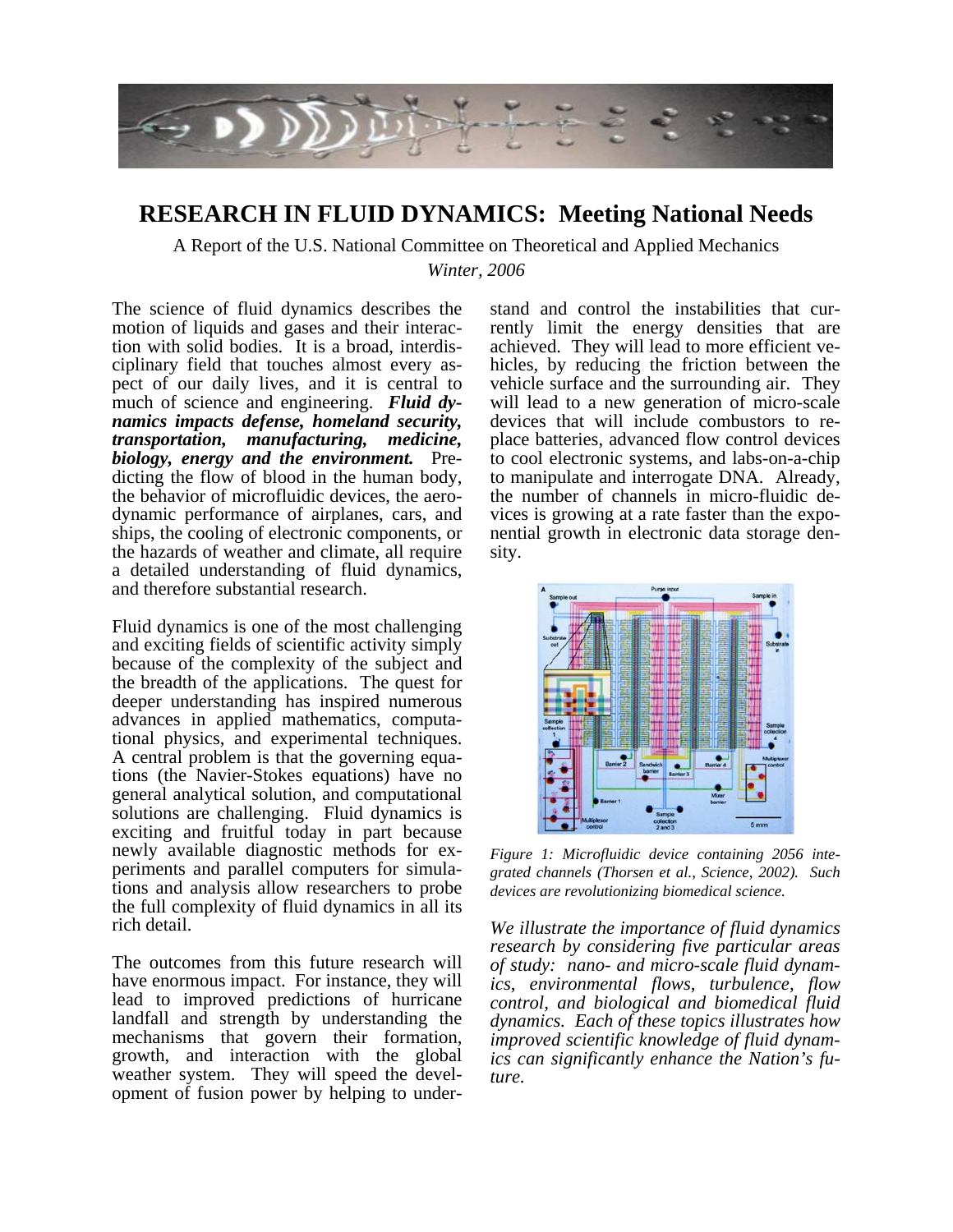#### *Nano and Micro-Scale Fluid Dynamics*

Many of the recent advances in science and technology are aimed at making devices small. The electronics industry provides the best example of the gains in productivity, efficiency, scale and even new culture-changing products that result from designing and controlling small devices. Similar advances and applications in fluid dynamics are occurring at a rapid pace; the resulting technology is called *microfluidics* when the typical sizes of the fluidcarrying channels are smaller than 1 millime- $ter<sup>1</sup>$  $ter<sup>1</sup>$  $ter<sup>1</sup>$  and *nanofluidics* when the typical sizes are smaller than 1 micron (for reference, the thickness of a human hair is about 100 microns). The ability to control fluids in channels of such small dimensions is leading to advances in basic research and technological innovations in biology, chemistry, engineering, and physics. The advances are most significant in research focusing on new materials, new fabrication methods, cooling of electronic devices, multiphase flows in labs-on-a-chip, and efforts to understand basic processes in individual biological cells.

Micro- and nanofluidic methods will lead to novel technological applications and scientific insights because smaller systems allow flow and reactions to be analyzed more rapidly, facilitate manipulation of medically relevant blood cells, and can be mass produced. Microfluidic systems minimize the use of expensive and hard-to-obtain samples. Finally, they allow "combinatoric" studies in which many possibilities are investigated simultaneously, as is often required for chemical analysis, synthesis, and drug development.

Understanding fluid dynamics of small devices will be crucial to advances in science and engineering. For example, scientists have learned how to integrate thousands of small channels with hundreds of individually controlled valves into a single "lab-on-a-chip," thus pointing the way to the kind of largescale integration that transformed electrical circuit design and led to the computer revolution. A photograph of such an integrated microfluidic device is shown in Figure 1 (note

the scale bar). Future devices will integrate many distinct microfluidic components.



*Figure 2: Pressure-driven flow in a microchannel with small amplitude "herring-bone" grooves on one side leads to a swirling motion and rapid mixing, a precondition for effective use of this technology (Stroock et al., Science, 2002).* 

In small devices where fluids are manipulated and reacted, it is necessary to mix fluids efficiently, which is made difficult by the natural tendency of the fluid to maintain laminar flow. Achieving good mixing is essential for next generation genetic studies such as those involving reactions that amplify a small quantity of DNA. Figure 2 shows one method of achieving mixing in a small device, by adding ridges to a channel to stir the fluid. However, other methods are still needed.

Recent work on microfluidics seeks to design sensors for individual molecules and to manipulate single molecules of DNA. In addition, it is possible to probe biological, chemical and mechanical processes at the scale of individual cells (Figure 3); such studies can yield detailed knowledge of shape changes during flow and of the mechanical properties of the cell membrane, or interactions of the membrane with electrically charged or protein-coated walls. This knowledge can be used to control or eliminate some diseases.

Many fundamental research questions arise at these smaller scales such as how to include electrostatic forces, and how to understand flow in and around nanosize building blocks. Future developments in micro- and nanofluidic science and engineering will have a wide impact on the U.S. and world-wide economies and are important to the competitive advantage of U.S. research and industry. They will

 $\overline{a}$ 

<span id="page-1-0"></span><sup>&</sup>lt;sup>1</sup> There are 1000 millimeters in one meter, one thousand microns in one millimeter, and so one million microns in one meter.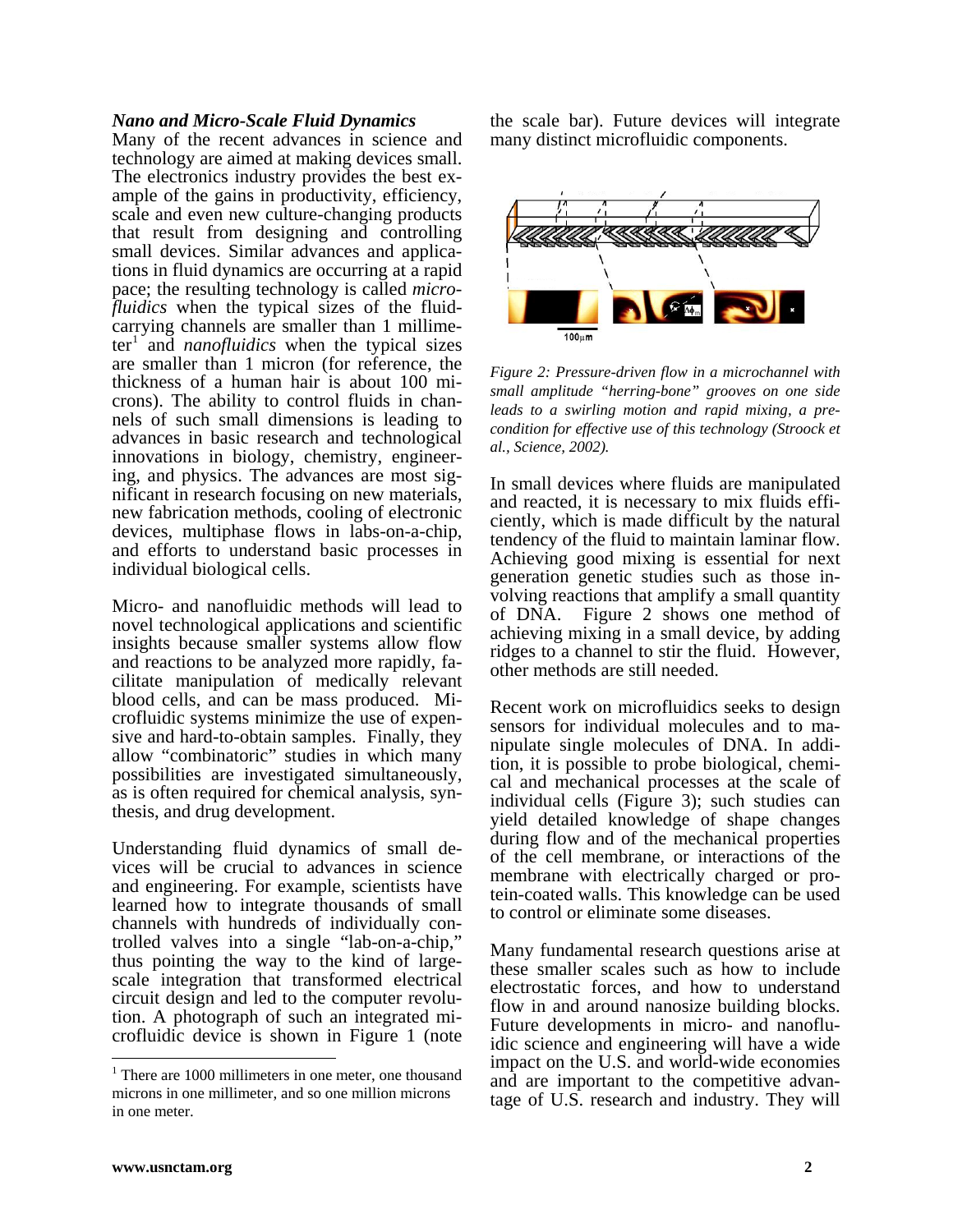benefit nearly every industrial, consumer and research sector.



*Figure 3: Time-lapse photo showing a red blood cell squeezing through a microchannel of comparable size (about 5 microns), which is typical of flow in the microcirculation (Stone et al., Harvard University).*

## *Environmental Flows*

The study of fluid mechanics allows many environmental flows to be understood, modeled, and predicted, with important consequences for engineering, planning, and policy-making. These flows include atmospheric, oceanic, riverine, lake, and subsurface flows. An intriguing aspect of natural flows is their wide range of scales – some ten orders of magnitude in space and time. At the large (global) end of the scale are huge weather systems and the oceanic conveyor belt, both tens of thousands of kilometers (km) in size. Lower in the hierarchy are thunderstorms and ocean gyres of 1000-km scale; hurricanes and atmospheric (e.g., polar) vortices about 100 km across; and ocean eddies, atmospheric waves caused by mountains, and flows in urban basins about 10 km in size. Severe storms bring much death and destruction, which could be mitigated with better forecasting and environmental sensing.

These motions are influenced by the rotation of the Earth and density stratification, which lead to a fascinating set of geophysical phenomena. Smaller scale motions are especially evident; for example, pollution-laden air streaming through the street canyons of cities and seeping into buildings; ocean waves; turbulent wind gusts; and airflow into lungs that impacts human health. The millimeter-sized whirling motions that dissipate energy are the smallest motions, and they help suspend micro- and nano-scale particles (e.g., aerosols, pollutants, and biota). Interactions involving many scales maintain the Earth's environmental parameters in the narrow range conducive to life. Natural flows also distribute nutrients to species, habitats, and ecosystems, thus maintaining biodiversity.

The societal contributions of environmental fluid mechanics have been pervasive. Only 15 years ago, great leaps in the accuracy of hurricane track forecasts were made, with a 50% reduction in prediction error. Similarly, fluid dynamics provides the basis for computer forecasting models, some of which have made major strides in recent years: improved predictions related to El Niño, the ozone hole, and tsunami propagation; pollution transport; hydrologic forecasting; jet stream tracking for air traffic routing; and airborne laser defense. The looming specter of bio-chemical terrorism has heightened the need for emergency evacuation planning, which relies heavily on transport models for toxic substances based on fluiddynamics principles.

Perhaps no other issue is more important in environmental forecasting than the so-called sub-grid scale parameterizations -- mathematical representations of processes occurring within the computational grid boxes of predictive models. These processes (turbulence, mixing, eddies, waves, convection, and diffusion) are understood qualitatively, but not quantitatively or collectively, due to the nonlinearity of natural phenomena. Motions at different scales, as well as interactions between scales, continue to be a fertile ground for cutting-edge research. Opportunities are plentiful for studying real life-size flow configurations.

Many traditional problems in hydraulics have evolved into grand challenges. These include sustainable water supply and drainage; control of sediment transport; sediment-waterpollution exchange; subsurface seepage, storage, and recharge (aquifer dynamics); river restoration; flow over vegetation, wetlands and plant canopies; bank stability (e.g., levees) and exchanges between rivers and floodplains; and fish ladders and habitats. All of these have substantial economic implications.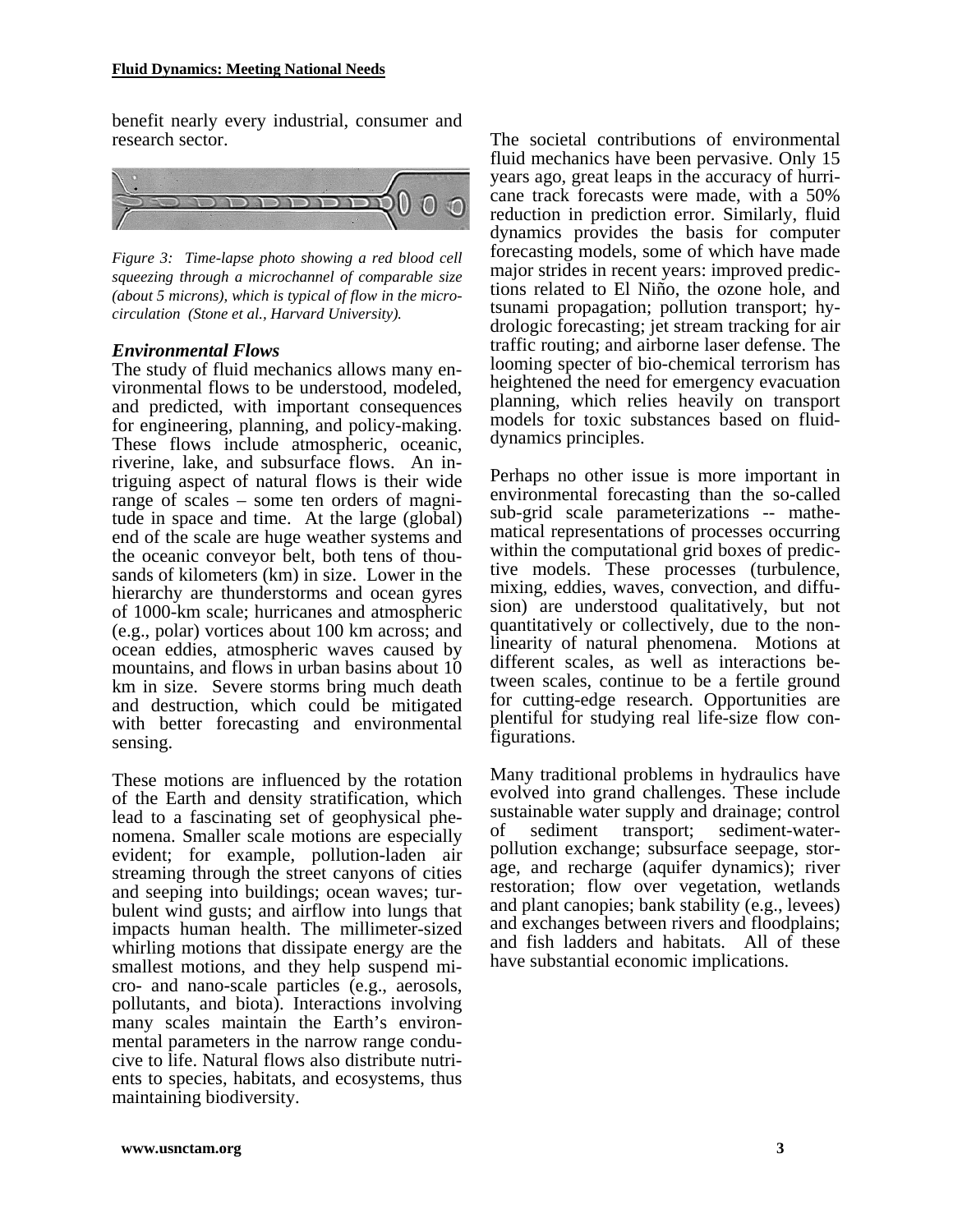

*Figure 4: Nested model simulation of a toxic vapor plume in Oklahoma City. Large-scale, medium-scale and city-scale (computational fluid dynamics) models are shown together. (Displayed in Arizona State University's Decision Theater – a learning and decision space where complex social, economic and natural processes are visualized.)* 

The difficulty of resolving a wide range of length scales has led to "nested modeling," where scale-specific models are integrated (Figure 4). Selecting initial conditions for nested models remains problematic, however, as is the interfacing of critical components of the climate system (e.g. atmosphere, oceans, and ice). The new area of sensor-model fusion, where modeling, data gathering, processing, and incorporation of data into models occur simultaneously, offers great potential for improved environmental predictions at lower cost. Fundamental advances in sensor placement, data acquisition, high-performance computing, and automated recognition of physical processes are in progress.

Better forecasting requires improved data, often obtained by remote sensing, that can be used to test the flow models. Major social benefits can be anticipated from researchbased knowledge of environmental flows.

### *Turbulent Flows*

Most matter in the universe is fluid, predominantly in a state of turbulent motion. Billowing smoke stacks, cumulus clouds and waterfalls are visible everyday examples of turbulent flows. Though less visible, turbulent flows are ubiquitous in our transportation systems, process industries and natural environment (the atmosphere, oceans, rivers and even

stars). In contrast to laminar flows (exemplified by honey pouring from a jar) turbulent flows are chaotic, three-dimensional, and unsteady over a large range of scales. A bumpy aircraft flight may be caused by eddies of atmospheric turbulence which are larger than the aircraft, whereas the drag on the wing and fuselage are caused by turbulent eddies smaller than a millimeter.

Turbulent flows are capable of efficient transport and are characterized by high mixing rates. In the mixing of fuel and air in all types of engines (e.g., in cars, aircraft and ships), turbulent flow is essential, and devising means of enhancing the turbulent mixing rates would yield significant benefits in fuel economy and reduced pollutant emissions. On the other hand, the drag on these vehicles is largely due to the effectiveness of turbulent flows in transporting momentum, which is unwanted in this context. Similarly, the cost of pumping oil and gas through pipelines is directly proportional to the frictional losses due to turbulence. In these examples, devising ways to reduce turbulent friction and drag has very significant economic pay-off. In yet other cases, the goal is to suppress deleterious instabilities and the ensuing turbulence. Inertialconfinement fusion is an example whose success relies on the control of the Rayleigh-Taylor instability. In hypersonic flight, delaying the transition to turbulence can make the difference between successful reentry from space and the loss of a mission.

From a scientific viewpoint, turbulence is a notoriously difficult subject. An impressive list of Nobel Laureates confronted the turbulence problem but made more valuable contributions elsewhere. The fundamental difficulties stem from the three-dimensional unsteady chaotic nature of turbulent flows, and from the non-linear interactions that take place between motions of vastly different sizes.

The intrinsic difficulties of turbulence are now yielding to research using modern technologies–primarily laser diagnostics, in the laboratory, and simulations using high-performance computing. Techniques such as digital particle image velocimetry (DPIV) can be used to determine the three-dimensional fluctuating velocity fields. Such experimental investigations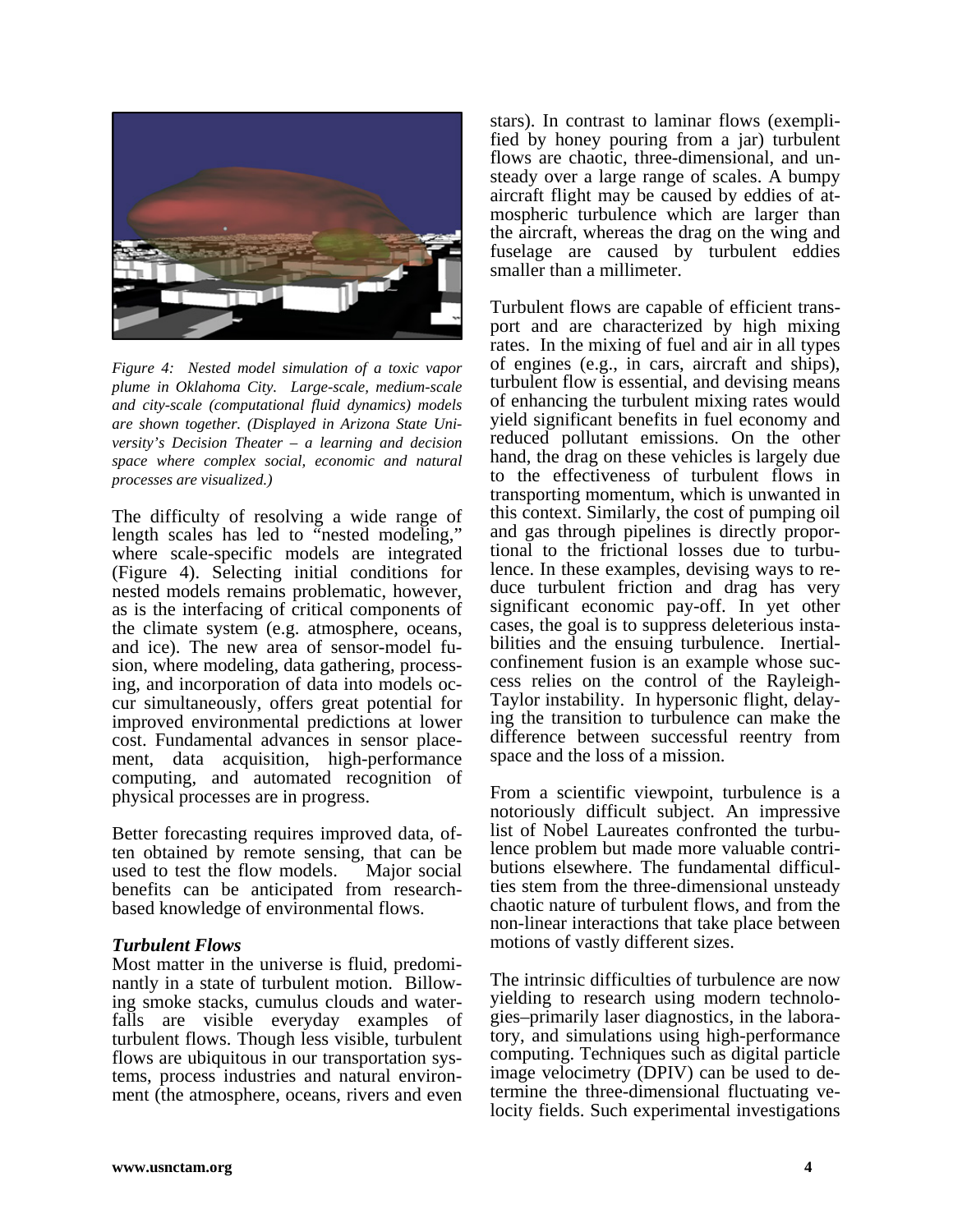provide invaluable information on the interacting processes involved in turbulent flows.

In all fields of engineering, computer modeling is playing an increasingly important role in addressing questions such as: If we build a device to a particular design, how will it perform? Or, how should we design a device to produce the best performance at the least cost? Computer modeling can be used to answer these questions only to the extent that the underlying physics is sufficiently well understood for the model to be reliable, accurate and computationally tractable. An important advance in turbulence research is the development of the technique of large-eddy simulation (LES). In this approach, illustrated in Figures 5 and 6, the large-scale motions are explicitly represented while the influence of the unrepresented small scales is modeled approximately. In the U.S., heavy trucks, such as the one shown in Figure 5, consume about 30 billion gallons of diesel fuel annually. Research on the complicated flow patterns behind trucks can guide improved designs, leading to reduced drag and improved fuel economy.



*Figure 5: Computer simulation of the turbulent wake behind a truck (Fluent, Inc.).* 

The advent of LES has placed a research emphasis on important small-scale processes that cannot be represented directly in LES, but instead have to be modeled. Such an important small-scale process is the interaction between the turbulent flow and small suspended particles, droplets or bubbles. Examples are the formation of rain droplets in warm clouds; the dispersion of dust, pollen, spores and biological agents; and fuel sprays in gasoline, diesel and aircraft gas-turbine engines. Figure 6 illustrates a large-eddy simulation of the combustor of a Pratt & Whitney aircraft engine in which the fuel enters as a spray (shown in green). Further research on these processes is essential in order for LES to be a reliable and accurate design tool for such applications, and hence to realize the potential benefits in fuel economy and reduced pollution.

An unwanted by-product of turbulent flow can be acoustic noise. Aircraft noise is responsible for much of the community reluctance to increase airport capacity and currently restricts operations at many airports. As a consequence, turbulence-generated noise is a growing concern in the aviation industry for both fixed-wing aircraft and rotorcraft. The key challenge to the aeroacoustic engineering community is the development of noise abatement technologies that do not sacrifice system performance. Unsteady aerodynamics and turbulence generated by rotorcraft blades and aircraft engine turbomachinery and jet exhaust form the key noise sources. Understanding and predicting the impact of abatement technologies is a critical capability required to bring quieter products to market. The detailed structure of the turbulent flow is a critical element of the noise generation process, and must, therefore, be modeled accurately.



*Figure 6: Computer simulation of a gas-turbine combustor, showing the fuel spray (green) (Stanford University).* 

In summary, turbulent flows are ubiquitous in major sectors of the economy, in transportation and the chemical process industry, and in the environment. They present a formidable research challenge in the physical sciences, but this research is becoming increasingly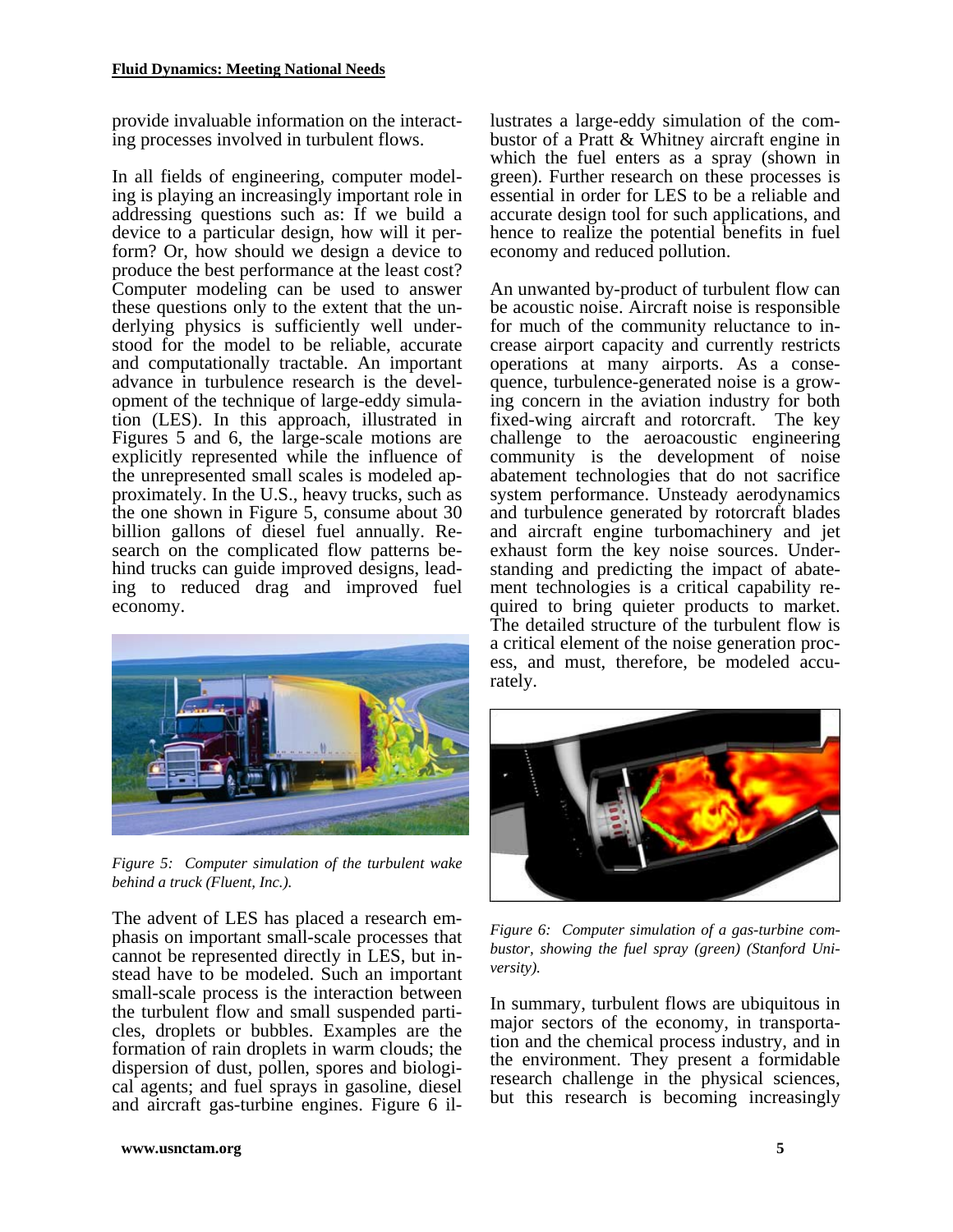fruitful due to modern techniques such as laser diagnostics and high performance computing. There is great potential pay-off for research in this area, with likely benefits including improved energy security and reduced chemical and noise pollution.

## *Flow Control*

"Flow control" denotes a collection of methods to manipulate a fluid flow into a state with desired properties. Successful flow control can lead to enhancement of mixing, augmentation of heat transfer, reduction of noise and pollution, increased lift and maneuverability, and reduction of drag. The ability to control flows has great consequences in many science and engineering applications, and plays a key role in maintaining U.S. leadership in technology.

Dimples on a golf ball present an intriguing example as to what flow control can do to achieve a desired goal. The airflow over a dimpled golf ball separates from the surface much farther back than that on a smooth ball, thus dramatically reducing the drag. As a result, a skilled golfer can drive a dimpled golf ball 300 yards, nearly three times the distance of a smooth one. Analogous advances affecting vehicle performance are anticipated.

Worldwide ocean shipping consumes about 2.1 billion barrels of oil per year. A control scheme that reduces skin-friction drag by even 10% could save \$10 billion per year (at \$50 per barrel) for shipping industries. The consequent reduction of pollutants in ship emissions would be equally impressive. A similar projection can be made for airline industries, which consume about 1.5 billion barrels of jet fuel per year. Reduced drag can also provide faster speed where that is important.

Agility and maneuverability for aircraft and weapons can be significantly improved through flow control, which affords the opportunity to achieve improved performance far beyond that which conventional methods can offer (Figure 7). In addition, flow control through miniaturized fluidic nozzles is particularly attractive for small unmanned aerial vehicles (UAVs) and smart weapons.

Heat transfer augmentation or suppression is of pivotal importance in many engineering applications. A case in point is cooling for computer chips, which is controlled by the imposed air flow. As the number of transistors in an electronic chip continues to increase with advances in chip-manufacturing technology, inefficient cooling is often the limiting constraint. Massively parallel supercomputers, which are essential in keeping the U.S. at the forefront of cutting-edge research, can benefit from efficient cooling of chips tightly packed together. Successful flow control can provide a significant improvement in heat transfer, thereby allowing further miniaturization.



*Figure 7: Flow separation on an airfoil at a high angle of attack can be delayed by periodic blowing and suction through small holes, to reduce drag. Top, uncontrolled; bottom, controlled (S.-C. Huang and J. Kim, UCLA).*

Flow control improves the efficiency of combustion in jet engines, internal combustion engines in land and sea vehicles, and power plants. In addition to reduced fuel consumption, improved combustion reduces pollution, noise, and wear. Similar improvements are possible in manufacturing, chemical processing, and bio-medical applications of fluid flow. These examples illustrate the pivotal importance of flow control in breaking technological barriers. The immediate and potential benefits–economic, environmental and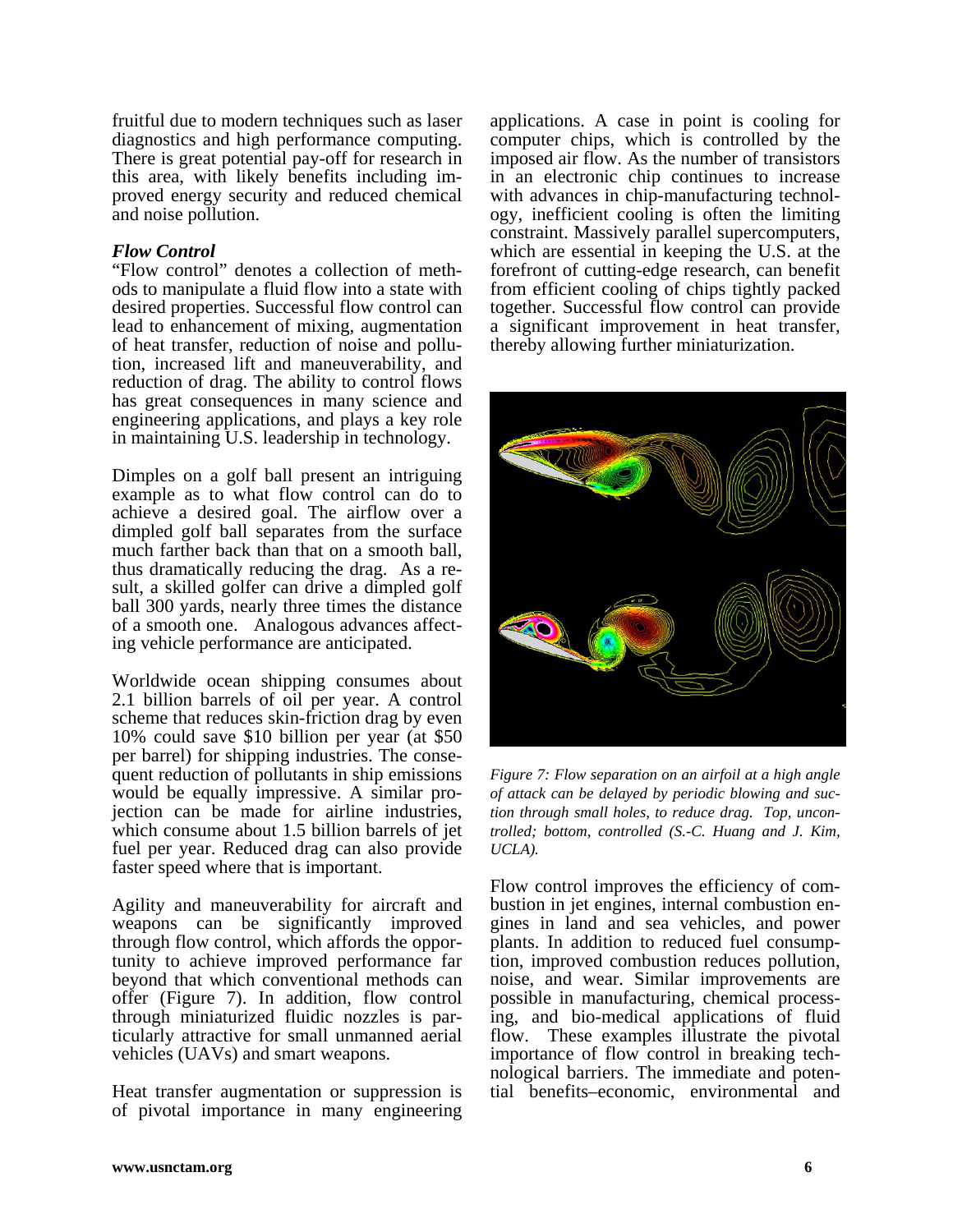military–are enormous, and opportunities are abundant.

Successful flow control requires a thorough understanding of the underlying physics of the flow under consideration, efficient control algorithms, and robust sensors and actuators, all of which can be dramatically improved. Great strides have been made through advances in computational fluid dynamics, control theories, and micro- and nanofabrication technology. Better knowledge of the role of organized structures in boundary layers has led to new approaches for controlling these flows, while better understanding of instability of free shear flows has resulted in large control effects with minimal input power. The ability to manufacture a large number of sensors and actuators affords a new opportunity for controlling turbulence, which has previously proven difficult.

The modern approach to flow control provides new opportunities and challenges. In contrast to traditional approaches, in which the control intervention is designed on a trial-and-error basis or is based on the designer's physical insight, one can now use theory to design optimal control systems. Many challenging issues must be addressed before these approaches can be applied to the practical control of complex flow systems.

In summary, flow control is an enabling technology that will lead to many technological improvements wherever fluid flow is important. Research on flow control can help to maintain U.S. leadership in technology. However, realizing this potential requires continued progress in basic fluid dynamics research and control theory.

# *Biological Fluid Dynamics*

Biological fluid flows are present in every aspect of living organisms. The basic functions of life—reproduction, growth, feeding, metabolism, and locomotion—are all sustained by the flow of fluids. The proper function of many organs such as the brain, eye, lungs, heart, liver and kidneys depends critically on fluid transport processes that provide rapid exchange of molecules between tissues and blood. Any disruption or deficiency in biofluid transport at the nano (sub-cellular), micro (cellular), or macro (vessel/organ) scale can result in major vascular diseases (e.g., atherosclerosis and aneurism), heart failure, stroke, hydrocephalus, and glaucoma, each with devastating effects on health. A comprehensive understanding of biological flows may lead to the development of better diagnostics and cost effective treatments.

One of the most common problems related to biological fluid flow in the human body is cardiovascular disease. According to the American Heart Association, cardiovascular diseases remain the number one cause of death in the United States. The annual cost of cardiovascular diseases alone to the U.S. economy is \$300 billion. This figure increases substantially when other diseases related to biological flows are included. Furthermore, projections suggest that these costs will increase dramatically as the aging "baby boom" generation becomes more susceptible to diseases of biological fluid flow.



*Figure 8: An embryonic Zebrafish, and its heart (inset). The circulatory flow field that is shown in red and blue indicates the presence of strong shear stress downstream of the aortic heart valve (Hove et al, Nature 2003). These stresses are implicated in cardiac disease.* 

Bio-fluid mechanics poses some of the most difficult basic science and engineering problems to the experimental and computational mechanics communities as well as to the medical device industry. These difficulties arise from the wide range of size scales involved (from cell to organ), the compliant nature of boundaries in the fluid (moving vessel